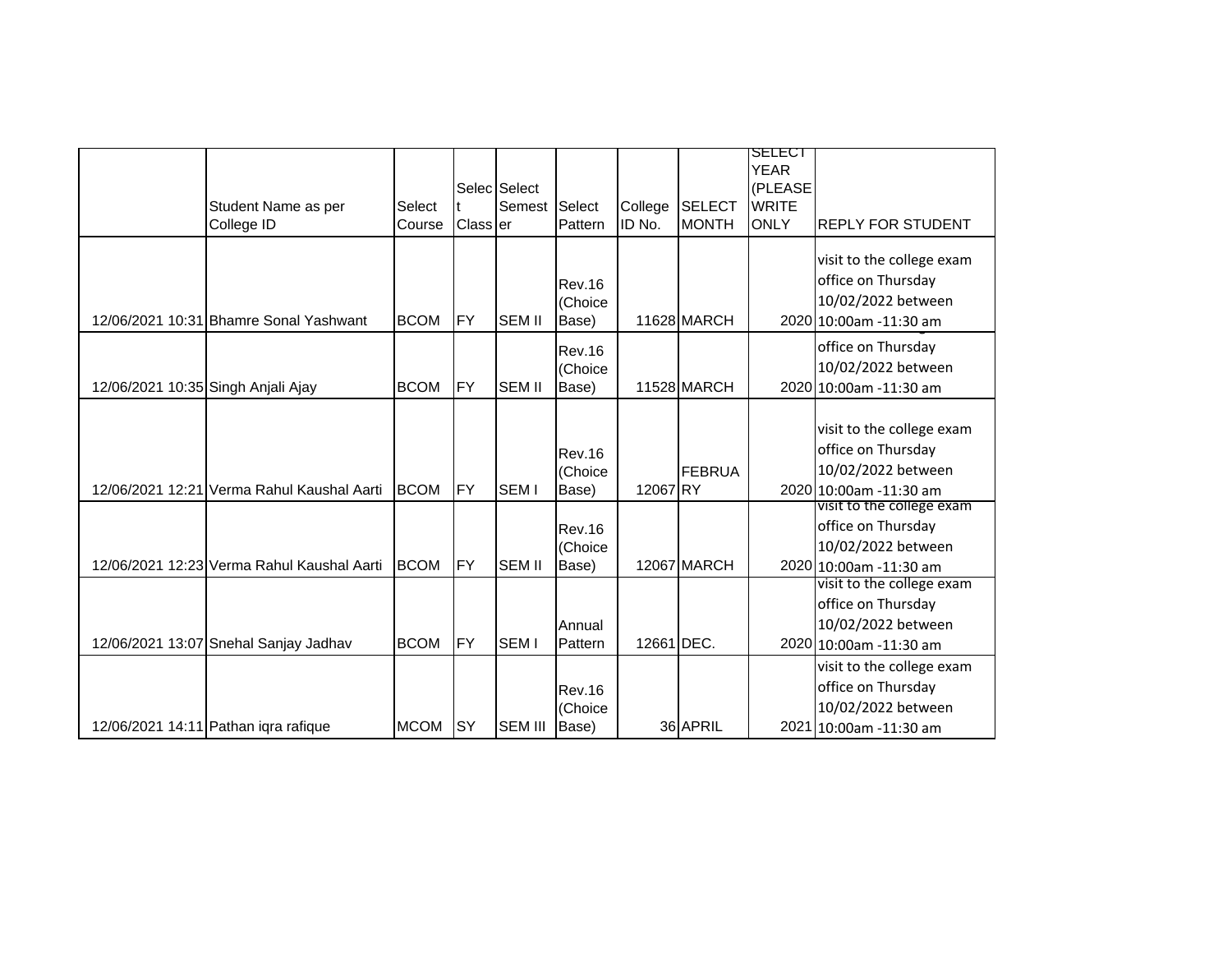| 12/06/2021 14:13 Pathan iqra rafique   | <b>MCOM</b> | <b>SY</b>  | <b>SEM IV</b>  | <b>Rev.16</b><br>(Choice<br>Base) |            | 36 AUG.            | visit to the college exam<br>office on Thursday<br>10/02/2022 between<br>2021 10:00am -11:30 am |
|----------------------------------------|-------------|------------|----------------|-----------------------------------|------------|--------------------|-------------------------------------------------------------------------------------------------|
| 12/07/2021 12:18 Snehal Bharat Ghadge  | <b>BAF</b>  | <b>FY</b>  | <b>SEM I</b>   | C75:25                            |            | DEC.               | 2020 ALREADY ISSUED                                                                             |
| 12/07/2021 12:19 Snehal Bharat Ghadge  | <b>BAF</b>  | <b>IFY</b> | <b>SEM II</b>  | C75:25                            |            | <b>APRIL</b>       | 2021 ALREADY ISSUED                                                                             |
| 12/07/2021 15:37 Nadar Karunya sweetly | <b>BBI</b>  | <b>SY</b>  | <b>SEM III</b> | <b>Rev.16</b><br>(Choice<br>Base) | 12297 DEC. |                    | 2020 ALREADY ISSUED                                                                             |
| 12/07/2021 15:41 Nadar Karunya sweetly | <b>BBI</b>  | <b>SY</b>  | <b>SEM IV</b>  | <b>Rev.16</b><br>(Choice<br>Base) |            | <b>12297 APRIL</b> | 2021 ALREADY ISSUED                                                                             |
| 12/07/2021 15:43 Nadar Karunya sweetly | <b>BBI</b>  | <b>ITY</b> | <b>SEMV</b>    | <b>Rev.16</b><br>(Choice<br>Base) | 12297 NOV. |                    | 2021 AS PER SCHEDULE                                                                            |
| 12/07/2021 16:27 Dalvi Shiba Dawood    | <b>BBI</b>  | <b>IFY</b> | <b>SEM II</b>  | <b>Rev.16</b><br>(Choice<br>Base) |            | 12365 MARCH        | 2020 ALLREADY ISSUED                                                                            |
| 12/07/2021 16:32 Dalvi Shiba Dawood    | <b>BBI</b>  | SY         | <b>SEM III</b> | <b>Rev.16</b><br>(Choice<br>Base) | 12365 DEC. |                    | 2020 ALLREADY ISSUED                                                                            |
| 12/07/2021 16:41 Dalvi Shiba Dawood    | <b>BBI</b>  | <b>SY</b>  | <b>SEM IV</b>  | <b>Rev.16</b><br>(Choice<br>Base) |            | 12365 APRIL        | 2021 ALLREADY ISSUED                                                                            |
| 12/08/2021 10:18 Nadeem Bashir Ansari  | <b>BMS</b>  | <b>TY</b>  | SEM VI C75:25  |                                   | 10702 MAY  |                    | 2021 ALLREADY ISSUED                                                                            |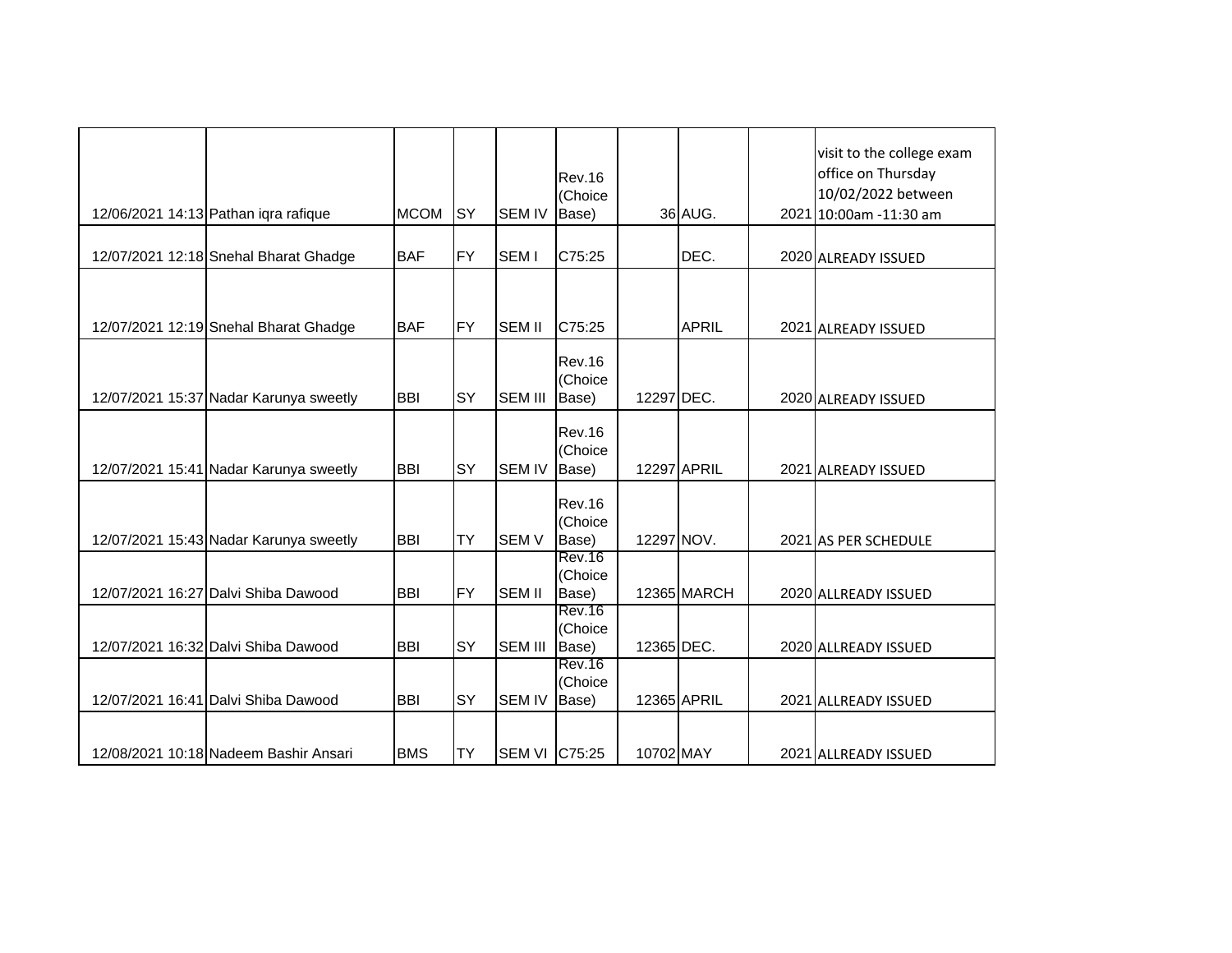|                          | 12/08/2021 10:22 Sayed Ayyan Mukhtar     | <b>BMS</b>  | TY        | <b>SEM VI</b>    | C75:25                       | 10840 MAY   |             | 2021 RLE STATUS                                            |
|--------------------------|------------------------------------------|-------------|-----------|------------------|------------------------------|-------------|-------------|------------------------------------------------------------|
|                          |                                          |             |           |                  |                              |             |             |                                                            |
| 12/08/2021 10:46 renuka  | Yalwar pooja Hanumanta                   | <b>BCOM</b> | <b>SY</b> | <b>SEM IV</b>    | Annual<br>Pattern            |             | 10552 MARCH |                                                            |
|                          |                                          |             |           |                  |                              |             |             | 2020 ALLREADY ISSUED                                       |
|                          |                                          |             |           |                  |                              |             |             |                                                            |
|                          | 12/08/2021 12:51 Shraddha Sambhaji Patil | <b>BA</b>   | TY        | <b>SEMV</b>      | C75:25                       |             | 6298 SEPT.  | 2020 INCOMPLECT FORM                                       |
|                          | CHOUDHARY KANCHAN                        |             |           |                  | <b>Rev.16</b><br>(Choice     |             |             |                                                            |
|                          | 12/09/2021 10:00 BHARAMLAL MULIDEVI      | <b>BBI</b>  | <b>FY</b> | <b>SEM II</b>    | Base)                        |             | 12364 MARCH | 2020 ALLREADY ISSUED                                       |
| 12/10/2021 10:59 Santosh | <u>Jaill Miuəlli Muncəli</u>             | <b>BCOM</b> | <b>FY</b> | <b>SEM II</b>    | <del>Ammuar</del><br>Pattern | 13098 DEC.  |             | 2021 ALLREADY ISSUED                                       |
|                          |                                          |             |           |                  | Rev.16<br>(Choice            |             |             | νι <del>διττο της τοπέχε ελαπτ</del><br>office on Thursday |
|                          | 12/10/2021 11:39 Kajal Raju Poojari      | <b>BCOM</b> | IFY       | <b>SEMI</b>      | Base)                        | 12473 OCT.  |             | 2019 10/02/2022 between                                    |
|                          |                                          |             |           |                  |                              |             |             | visit to the college exam                                  |
|                          |                                          |             |           |                  | <b>Rev.16</b><br>(Choice     |             |             | office on Thursday<br>10/02/2022 between                   |
|                          | 12/10/2021 11:41 Kajal Raju Poojari      | <b>BCOM</b> | IFY       | <b>SEM II</b>    | Base)                        |             | 12473 MARCH | 2020 10:00am -11:30 am                                     |
|                          |                                          |             |           |                  |                              |             |             | visit to the college exam                                  |
|                          |                                          |             |           |                  |                              |             |             | office on Thursday                                         |
|                          | 12/10/2021 15:35 Shraddha R Jaiswal      | <b>BCOM</b> | <b>TY</b> | <b>SEMI</b>      | Annual<br>Pattern            | 11323 SEPT. |             | 10/02/2022 between<br>2019 10:00am -11:30 am               |
|                          |                                          |             |           |                  |                              |             |             | visit to the college exam                                  |
|                          |                                          |             |           |                  | <b>Rev.16</b>                |             |             | office on Thursday                                         |
|                          |                                          |             |           |                  | (Choice                      |             |             | 10/02/2022 between                                         |
|                          | 12/10/2021 15:36 Mishra Ajinkya Shyamji  | <b>BCOM</b> | SY        | <b>SEM III</b>   | Base)<br><b>REV.TO</b>       | 10111 DEC.  |             | 2020 10:00am -11:30 am                                     |
|                          | 12/10/2021 15:50 Rak Sonali Mukeshsingh  | <b>BCOM</b> | TY        | <b>SEM VI</b>    | (Choice                      | 10948 DEC.  |             | 2021 ALLREADY ISSUED                                       |
| 12/11/2021 14:24 bhawana | Bankoti tanuja harishsingh               | <b>BCOM</b> | <b>FY</b> | SEM <sub>I</sub> | C75:25                       | 13486 DEC.  |             | 2020 ALLREADY ISSUED                                       |
| 12/11/2021 14:27 bhawana | tamaja mamomomiyi                        | <b>BCOM</b> | <b>FY</b> | <b>SEM II</b>    | C75:25                       | 13486 APRIL |             | 2021 ALLREADY ISSUED                                       |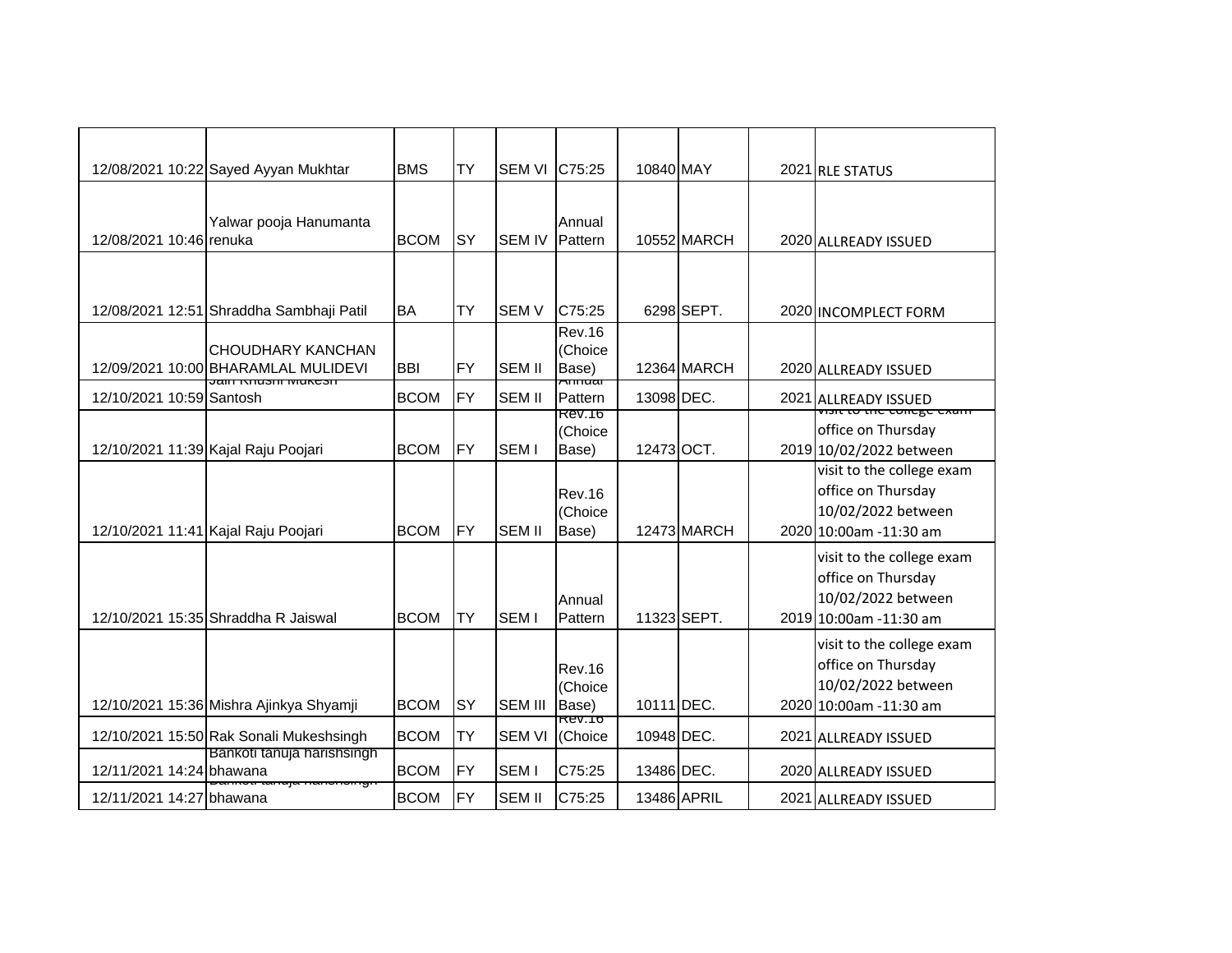| 12/11/2021 14:33 Shruti palkar |                                            | <b>BCOM</b> | <b>SY</b> | <b>SEM III</b> | C75:25            |            | 586 APRIL    |      | 2021 DOUBLE ENTRY         |
|--------------------------------|--------------------------------------------|-------------|-----------|----------------|-------------------|------------|--------------|------|---------------------------|
|                                |                                            |             |           |                |                   |            |              |      | visit to the college exam |
|                                |                                            |             |           |                |                   |            |              |      | office on Thursday        |
|                                |                                            |             |           |                |                   |            |              |      | 10/02/2022 between        |
| 12/11/2021 14:35 Shruti palkar |                                            | <b>BCOM</b> | <b>SY</b> | <b>SEM III</b> | C75:25            |            | 3281 APRIL   |      | 2021 10:00am -11:30 am    |
|                                |                                            |             |           |                |                   |            |              |      | visit to the college exam |
|                                |                                            |             |           |                |                   |            |              |      | office on Thursday        |
|                                |                                            |             |           |                |                   |            |              |      | 10/02/2022 between        |
| 12/11/2021 14:37 Shruti palkar |                                            | <b>BCOM</b> | <b>SY</b> | <b>SEM IV</b>  | C75:25            |            | 3281 APRIL   |      | 2021 10:00am -11:30 am    |
|                                |                                            |             |           |                |                   |            |              |      | visit to the college exam |
|                                |                                            |             |           |                |                   |            |              |      | office on Thursday        |
|                                |                                            |             |           |                |                   |            |              |      | 10/02/2022 between        |
|                                | 12/11/2021 20:02 Jagruti Chandrakant Joshi | <b>BCOM</b> | <b>FY</b> | <b>SEM II</b>  | C75:25            |            | 12050 MARCH  |      | 2020 10:00am -11:30 am    |
| 12/11/2021 22:08 Pratap Sushma |                                            | <b>BCOM</b> | <b>FY</b> | <b>SEM II</b>  | Pattern           | 11694 OCT. |              | 2021 | <b>DOUBLE ENTRY</b>       |
|                                |                                            |             |           |                |                   |            |              |      | visit to the college exam |
|                                | <b>SINGH NIKITA HARENDRA</b>               |             |           |                | Annual            |            |              |      | office on Thursday        |
| 12/11/2021 22:54 PRATAP        |                                            | <b>BCOM</b> | <b>FY</b> | <b>SEM II</b>  | Pattern           |            | 11694 MARCH  |      | 2020 10/02/2022 between   |
|                                |                                            |             |           |                |                   |            |              |      | visit to the college exam |
|                                |                                            |             |           |                |                   |            |              |      | office on Thursday        |
|                                | <b>SINGH NIKITA HARENDRA</b>               |             |           |                | Annual            |            |              |      | 10/02/2022 between        |
| 12/11/2021 23:20 PRATAP        |                                            | <b>BCOM</b> | <b>FY</b> | SEM I          | Pattern           | 11694 DEC. |              |      | 2019 10:00am -11:30 am    |
|                                | 12/11/2021 23:21 Nandini shatrughna Dubey  | <b>BA</b>   | <b>SY</b> | <b>SEM IV</b>  | Annual<br>Pattern |            | <b>APRIL</b> |      | 2021 INCOMPLECT FORM      |
|                                |                                            |             |           |                |                   |            |              |      | visit to the college exam |
|                                |                                            |             |           |                | <b>Rev.16</b>     |            |              |      | office on Thursday        |
|                                |                                            |             |           |                | (Choice           |            |              |      | 10/02/2022 between        |
| 12/12/2021 12:14               |                                            | 11629 BCOM  | <b>FY</b> | <b>SEM II</b>  | Base)             |            | 11629 MARCH  |      | 2020 10:00am -11:30 am    |
|                                |                                            |             |           |                |                   |            |              |      | visit to the college exam |
|                                |                                            |             |           |                | <b>Rev.16</b>     |            |              |      | office on Thursday        |
|                                |                                            |             |           |                | (Choice           |            |              |      | 10/02/2022 between        |
| 12/12/2021 12:18               |                                            | 11629 BCOM  | lsy       | <b>SEM III</b> | Base)             | 11629 DEC. |              |      | 2020 10:00am -11:30 am    |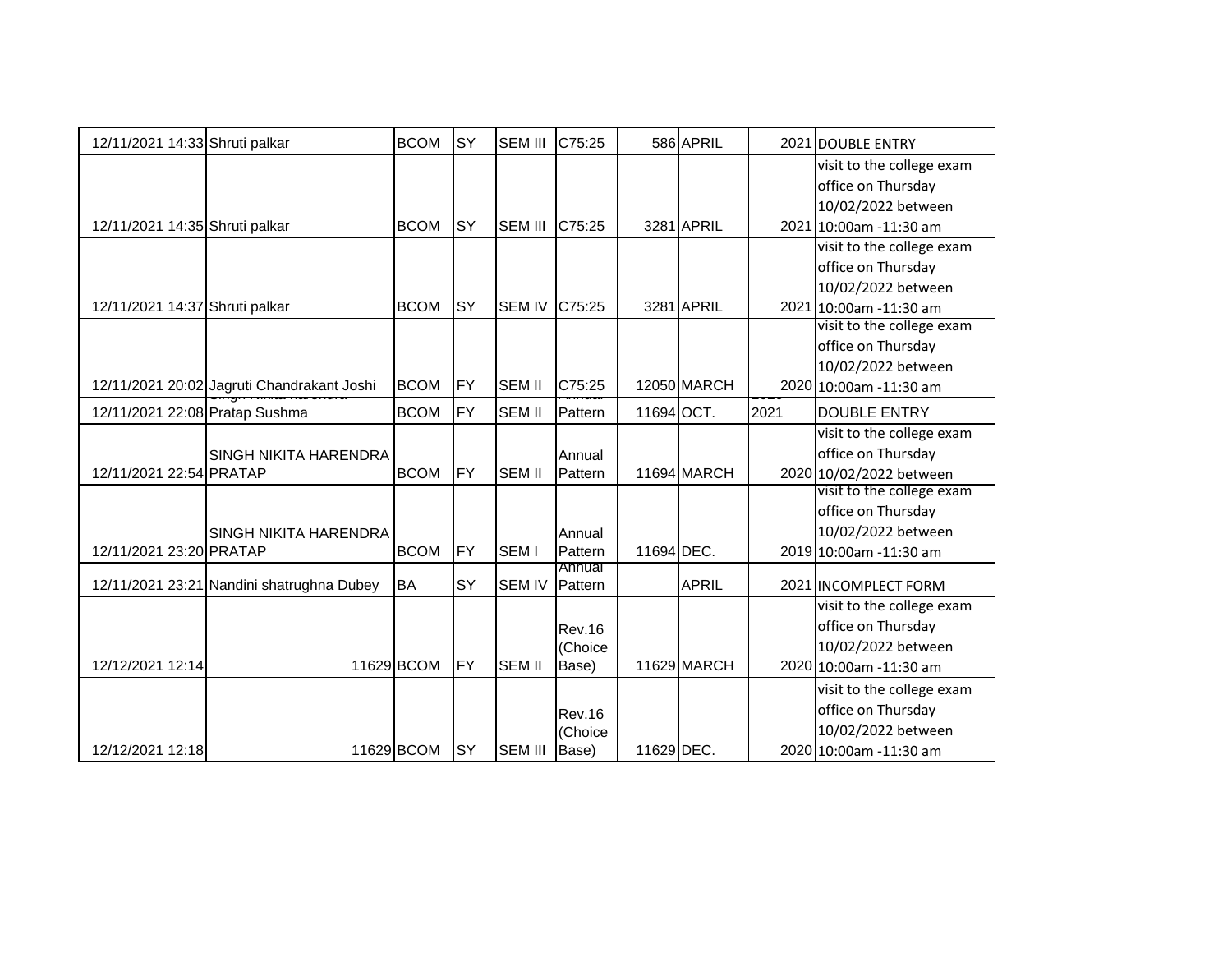|                             |                                   |             |            |                  |                   |             |             |          | VISIt to the college exam                        |
|-----------------------------|-----------------------------------|-------------|------------|------------------|-------------------|-------------|-------------|----------|--------------------------------------------------|
|                             |                                   |             |            |                  | <b>Rev.16</b>     |             |             |          | office on Thursday                               |
|                             |                                   |             |            |                  | (Choice           |             |             |          | 10/02/2022 between                               |
| 12/12/2021 12:21 Nitu Dangi |                                   | <b>BCOM</b> | lsy        | <b>SEM IV</b>    | Base)             | 11629 APRIL |             |          | 2021 10:00am -11:30 am                           |
|                             |                                   |             |            |                  |                   |             |             |          | visit to the college exam                        |
|                             |                                   |             |            |                  |                   |             |             |          | office on Thursday                               |
|                             | 12/13/2021 Chauhan Anjali Suresh  |             |            |                  | Annual            |             |             |          | 10/02/2022 between                               |
| 10:06:15 Singh              |                                   | <b>BMS</b>  | IFY        | <b>SEM II</b>    | Pattern           |             | 11960 MARCH |          | 2020 10:00am -11:30 am                           |
|                             |                                   |             |            |                  |                   |             |             |          | visit to the college exam                        |
|                             |                                   |             |            |                  |                   |             |             |          | office on Thursday                               |
|                             | 12/13/2021 Sharma Tanushree Sunil |             |            |                  | Annual            |             |             |          | 10/02/2022 between                               |
|                             | 10:06:16 Sandhya                  | <b>BMS</b>  | <b>FY</b>  | <b>SEM II</b>    | Pattern           |             | 12556 MARCH |          | 2020 10:00am -11:30 am                           |
| 12/13/2021                  |                                   |             |            |                  | Annual            |             |             |          |                                                  |
| 12/13/2021                  | 10:06:59 Hency Mukesh Chande      | <b>BMS</b>  | FY         | <b>SEM II</b>    | Pattern<br>Annuar |             | 11907 MARCH |          | 2020 ALLREADY ISSUED                             |
|                             | 11:03:32 Raksha Ratnakar Sawant   | <b>BCOM</b> | <b>TY</b>  | <b>SEMV</b>      | Pattern           |             | 6989 APRIL  |          | 2021 INCOMPLECT FORM                             |
| 12/13/2021                  |                                   |             |            |                  | <b>REV.10</b>     |             |             |          |                                                  |
|                             | 11:15:03 Yash Madrecha            | <b>BMS</b>  | FY         | SEM <sub>I</sub> | (Choice           |             | OCT.        |          | 2020 INCOMPLECT FORM                             |
| 12/13/2021                  |                                   |             |            |                  | Annual            |             |             |          |                                                  |
|                             | 12:43:15 Shinde Nupoor Rajendra   | <b>BCOM</b> | <b>SY</b>  | SEM <sub>I</sub> | Pattern           |             | 13394 APRIL |          | 2021 DOUBLE ENTRY                                |
| 12/13/2021                  | 12:45:58 Shinde Nupoor rajendra   | <b>BCOM</b> | <b>FY</b>  | SEM <sub>I</sub> | Annual<br>Pattern |             | 625 MARCH   |          | 2021 DOUBLE ENTRY                                |
|                             |                                   |             |            |                  |                   |             |             |          |                                                  |
| 12/13/2021                  |                                   |             |            |                  | Annual            |             |             | $2021 -$ |                                                  |
| 14:39:27                    |                                   | 12684 BCOM  | IFY        | SEM <sub>I</sub> | Pattern           |             | 1359 MARCH  | 2022     | <b>DOUBLE ENTRY</b><br>visit to the college exam |
|                             |                                   |             |            |                  |                   |             |             |          | office on Thursday                               |
|                             |                                   |             |            |                  |                   |             |             |          |                                                  |
| 12/13/2021                  |                                   |             |            |                  | Annual            |             |             |          | 10/02/2022 between                               |
|                             | 14:47:59 Shinde Nupoor Rajendra   | <b>BCOM</b> | FY         | SEM <sub>I</sub> | Pattern           |             | 625 MARCH   |          | 2021 10:00am -11:30 am                           |
| 12/13/2021                  |                                   | <b>BCOM</b> | <b>IFY</b> | <b>SEM II</b>    |                   |             | 11966 MARCH |          | 2019 ALLREADY ISSUED                             |
|                             | 14:52:12 Jaya manoj kumar valmiki |             |            |                  | C75:25            |             |             |          | visit to the college exam                        |
|                             |                                   |             |            |                  |                   |             |             |          |                                                  |
|                             |                                   |             |            |                  |                   |             |             |          | office on Thursday                               |
| 12/13/2021                  |                                   |             |            |                  |                   |             |             |          | 10/02/2022 between                               |
|                             | 15:03:22 Saheel Rafiq Khan        | <b>BCOM</b> | <b>FY</b>  | <b>SEM II</b>    | C75:25            |             | 12518 MARCH |          | 2020 10:00am -11:30 am                           |
| 12/13/2021                  |                                   |             |            |                  | Annual            |             |             |          |                                                  |
|                             | 15:24:29 Shah afzal jahageer      | <b>BCOM</b> | <b>FY</b>  | <b>ISEM II</b>   | Pattern           |             | 12444 MARCH |          | 2020 DOUBLE ENTRY                                |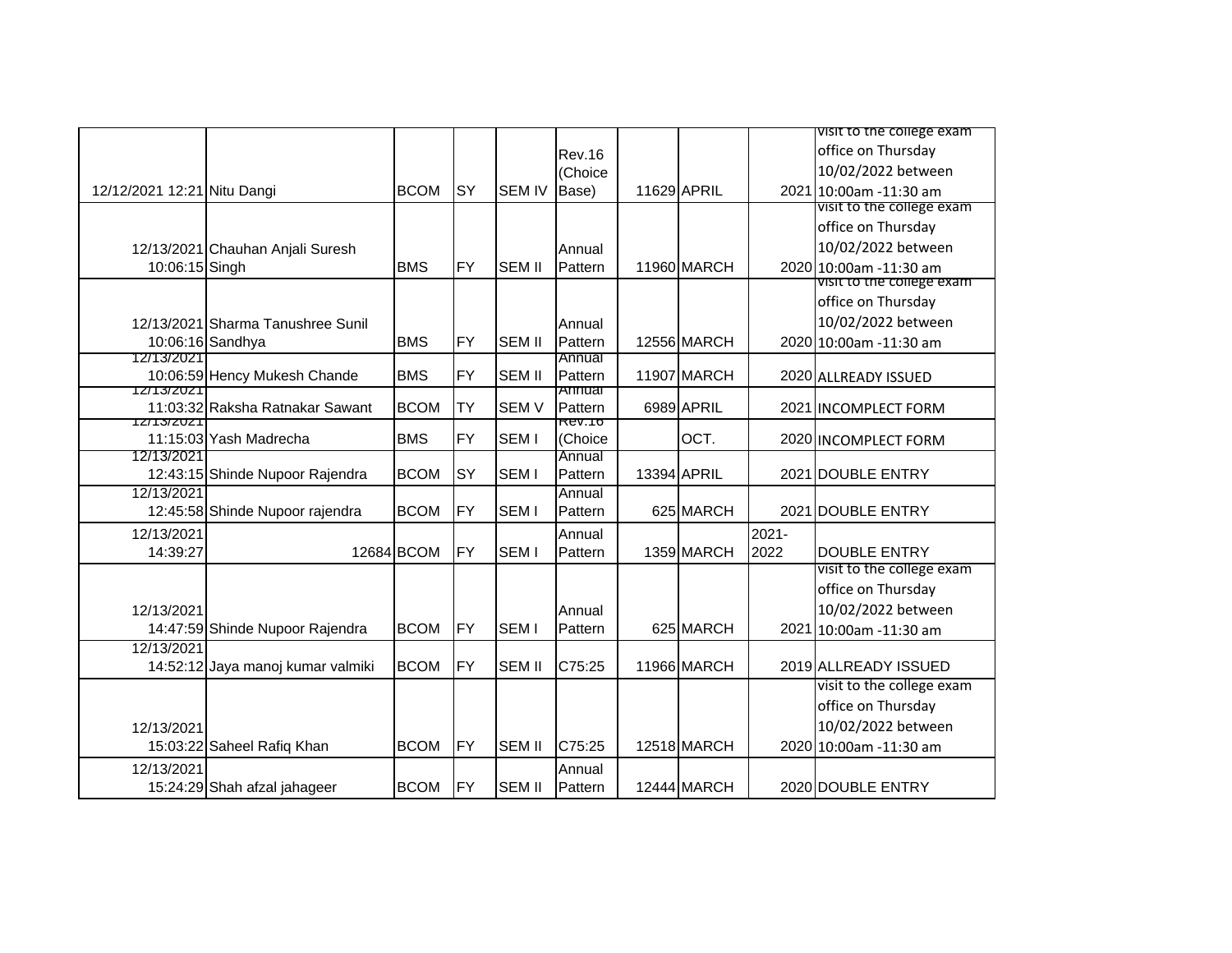|            |                                                                  |                            |                                     |                |                            |            |                                           |          | visit to the college exam                                                                                                                                                                                                                        |
|------------|------------------------------------------------------------------|----------------------------|-------------------------------------|----------------|----------------------------|------------|-------------------------------------------|----------|--------------------------------------------------------------------------------------------------------------------------------------------------------------------------------------------------------------------------------------------------|
|            |                                                                  |                            |                                     |                |                            |            |                                           |          | office on Thursday                                                                                                                                                                                                                               |
|            |                                                                  |                            |                                     |                |                            |            |                                           |          | 10/02/2022 between                                                                                                                                                                                                                               |
| 12/13/2021 | 15:26:29 Ansari Afreen Shabbir                                   | <b>BCOM</b>                | <b>SY</b>                           | <b>SEM III</b> | C75:25                     | 11707 DEC. |                                           |          | 2020 10:00am - 11:30 am                                                                                                                                                                                                                          |
|            |                                                                  |                            |                                     |                |                            |            |                                           |          |                                                                                                                                                                                                                                                  |
|            |                                                                  |                            |                                     |                |                            |            |                                           |          | visit to the college exam                                                                                                                                                                                                                        |
|            |                                                                  |                            |                                     |                |                            |            |                                           |          | office on Thursday                                                                                                                                                                                                                               |
| 12/13/2021 |                                                                  |                            |                                     |                |                            |            |                                           |          | 10/02/2022 between                                                                                                                                                                                                                               |
|            | 15:46:25 Gaud ashwini suresh                                     | <b>BCOM</b>                | <b>FY</b>                           | <b>SEM II</b>  | C75:25                     |            | 11535 MARCH                               |          | 2020 10:00am -11:30 am                                                                                                                                                                                                                           |
|            | 12/13/2021 CHOUHAN PRIYA                                         |                            |                                     |                |                            |            |                                           |          |                                                                                                                                                                                                                                                  |
|            | 15:52:11 MUKESH MAYA                                             | <b>BCOM</b>                | <b>FY</b>                           | <b>SEM II</b>  | C75:25                     |            | 11875 MARCH                               |          | 2020 ALLREADY ISSUED                                                                                                                                                                                                                             |
|            | 15:57:43 Rathod surekha jaysingh                                 | <b>BCOM</b>                | SY                                  | <b>SEM II</b>  | C75:25                     |            | 12267 APRIL                               |          | 2020 ALLREADY ISSUED                                                                                                                                                                                                                             |
|            | 12/13/2021 Anshu Gyanprakash                                     |                            |                                     |                |                            |            |                                           |          |                                                                                                                                                                                                                                                  |
|            | 15:59:13 Chaurasiya                                              | <b>BCOM</b>                | <b>FY</b>                           | <b>SEM II</b>  | C75:25                     |            | 11862 MARCH                               |          | 2019 ALLREADY ISSUED                                                                                                                                                                                                                             |
| 12/13/2021 |                                                                  |                            |                                     |                |                            |            |                                           |          |                                                                                                                                                                                                                                                  |
|            | 16:01:37 Shivam Dnyandev Lalage                                  | <b>BCOM</b>                | <b>TY</b>                           | <b>SEM V</b>   | C75:25                     | 11762 NOV. |                                           |          | 2021 AS PER SCHEDULE                                                                                                                                                                                                                             |
|            |                                                                  |                            |                                     |                |                            |            |                                           |          | visit to the college exam                                                                                                                                                                                                                        |
|            |                                                                  |                            |                                     |                |                            |            |                                           |          | office on Thursday                                                                                                                                                                                                                               |
| 12/13/2021 |                                                                  |                            |                                     |                |                            |            |                                           |          | 10/02/2022 between                                                                                                                                                                                                                               |
|            | 16:03:24 SHAIKH SHAHEEN SHAKIL BCOM                              |                            | <b>FY</b>                           | <b>SEM II</b>  |                            |            | <b>MARCH</b>                              |          | 2020 10:00am -11:30 am                                                                                                                                                                                                                           |
|            |                                                                  |                            |                                     |                |                            |            |                                           |          |                                                                                                                                                                                                                                                  |
|            |                                                                  |                            |                                     |                |                            |            |                                           |          |                                                                                                                                                                                                                                                  |
|            | 12/13/2021 Upadhyay Shivam                                       |                            |                                     |                |                            |            |                                           | $2019 -$ |                                                                                                                                                                                                                                                  |
|            |                                                                  |                            |                                     | <b>SEM II</b>  |                            |            |                                           |          |                                                                                                                                                                                                                                                  |
|            |                                                                  |                            |                                     |                |                            |            |                                           |          |                                                                                                                                                                                                                                                  |
|            |                                                                  |                            |                                     |                |                            |            |                                           |          |                                                                                                                                                                                                                                                  |
| 12/13/2021 |                                                                  |                            |                                     |                |                            |            |                                           |          | 10/02/2022 between                                                                                                                                                                                                                               |
|            | 16:03:56 SADHU AVNI BHARAT                                       | <b>BCOM</b>                |                                     | <b>SEM II</b>  | C75:25                     |            |                                           |          | 2020 10:00am -11:30 am                                                                                                                                                                                                                           |
|            |                                                                  |                            |                                     |                |                            |            |                                           |          |                                                                                                                                                                                                                                                  |
|            |                                                                  |                            |                                     |                |                            |            |                                           |          |                                                                                                                                                                                                                                                  |
|            |                                                                  |                            |                                     |                |                            |            |                                           |          |                                                                                                                                                                                                                                                  |
|            |                                                                  |                            |                                     |                |                            |            |                                           |          |                                                                                                                                                                                                                                                  |
| 12/13/2021 | 16:03:35 Shyambahadur Kirandevi<br>16:04:27 AJIT SANTOSH RAJBHAR | <b>BCOM</b><br><b>BCOM</b> | <b>FY</b><br><b>FY</b><br><b>FY</b> | <b>SEM II</b>  | C75:25<br>C75:25<br>C75:25 |            | 11483 APRIL<br>11785 MARCH<br>11531 MARCH | 2020     | visit to the college exam<br>office on Thursday<br>10/02/2022 between<br>10:00am -11:30 am<br>visit to the college exam<br>office on Thursday<br>visit to the college exam<br>office on Thursday<br>10/02/2022 between<br>2020 10:00am -11:30 am |